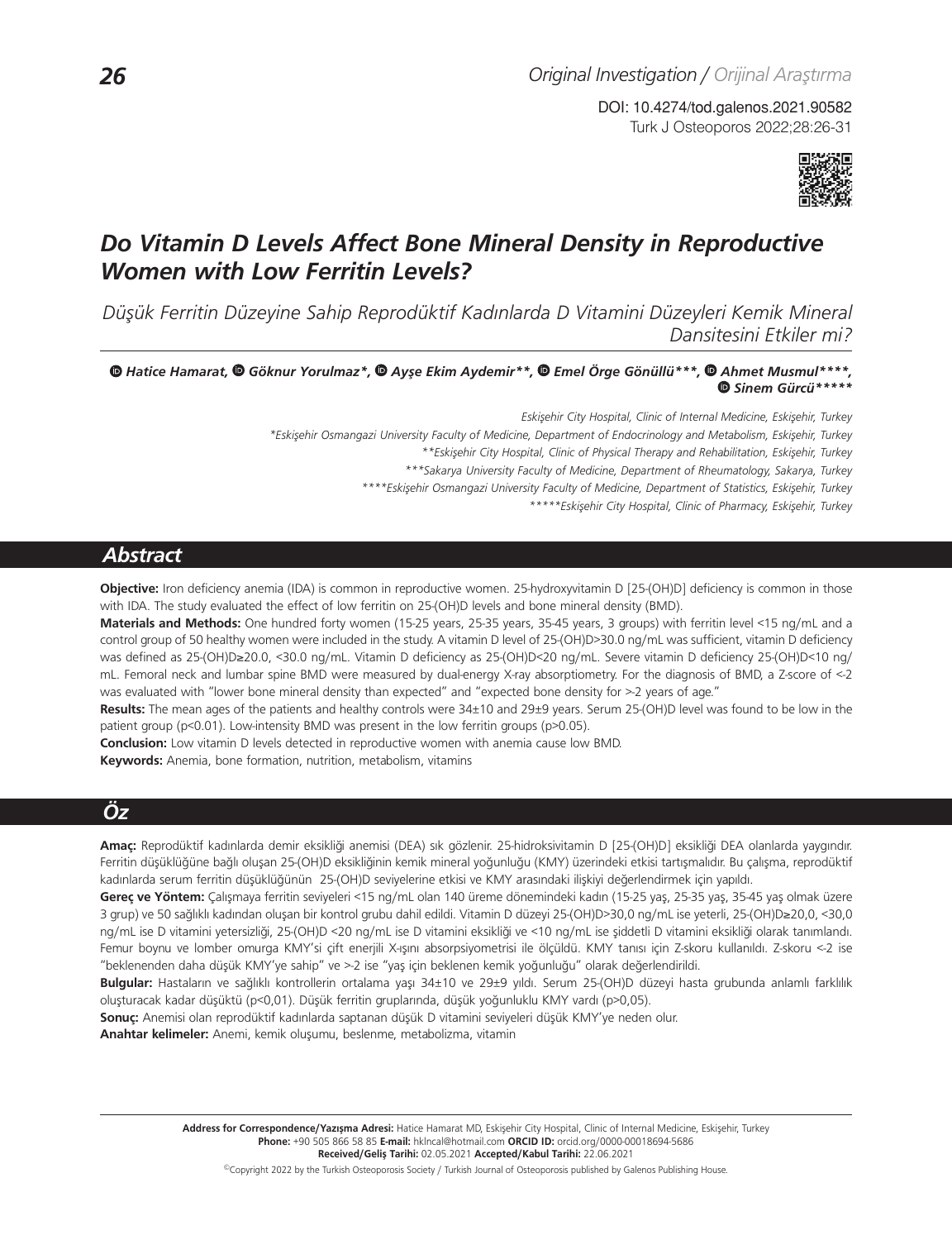## **Introduction**

Iron deficiency anemia (IDA) is a major health problem worldwide and accounts for half of all anemia cases. IDA is more common in young women and children of reproductive age. It causes many health problems such as maternal and infant mortality and poor physical performance (1,2). One of these problems is bone development. For bone health, some vitamins and minerals in the body must be at sufficient levels, the most important of which are vitamin D and iron levels. Iron is an essential component for all living cells. It takes part in great important metabolic processes which are vital to the cell (eg oxygen transport, DNA synthesis) (3). The amount of iron storage in the body is best shown by hemosiderin in the insoluble form found in the bone marrow (4). The most accurate method for iron fixation is to stain the bone marrow sample with Prussian blue. This is an invasive and impractical method (5). For this reason, ferritin measurement is preferred to evaluate serum iron in daily use (6,7). Iron is an essential factor for enzymes associated with bone structure. Hydrolases in the collagen structure contain iron (8). Also, iron is used as a cofactor in transforming vitamin D into its active form (9). In rats with iron deficiency, it was shown that bone mineral content, bone mineral density (BMD) which is associated with bone strength, were reduced (10,11). Therefore, it was thought that the decrease in iron affects bone structure. Katsumata et al. (12) in his study, the rate of bone formation decreased in rats due to serum vitamin D [25-hydroxyvitamin D (25-(OH)D)]. Many researchers studied the relation between iron in the dietary content and bone structure. In human studies, it was determined to ferritin has a positive contribution to BMD in postmenopausal women (13,14). Red meat is a source of both iron and vitamin D. Ferritin was found to be quite low in vegetarians (15). Similarly, in an another study, plasma 25- (OH)D was found to be high in those who consume meat and sea products a lot, while it was found to be low in vegetarians and vegans (16). In a systematic review, it is shown that bone density and fracture risk are investigated in those fed fish, seafood, other meat products. And it has been reported that protein obtained from fish or other meat species contributes significantly to bone structure (17). Disorders in the bone structure and development process cause serious irreversible loss of work power, impairment of quality of life, disabilities at older ages. IDA is a preventable and treatable health problem. In the bone development process, its negative effects on the bone and other organs can be prevented with adequate and effective treatment. In this study, it is aimed to elucidate the effect of low ferritin levels on vitamin D metabolism and bone formation.

## **Materials and Methods**

#### **Participants**

In this study, 140 female patients (aged 15-45) in reproductive period diagnosed with IDA and 50 healthy female (aged 1545) subjects as a control group were assessed in the internal medicine department. IDA patients were selected from those who were diagnosed at least one year ago but did not receive regular treatment. Infectious, inflammatory diseases, malignancy patients, liver diseases, chronic kidney patients and blood transfusion, patients who took parenteral or oral iron supplements a month ago were not included in the study. Also, those with a chronic disease, drug use, previously diagnosed with osteopenia or osteoporosis, receiving a vitamin D supplement, whose 25-(OH)D levels were 30 ng/mL and higher were excluded. All participants were selected from women with regular menstruation. Patients in the study were divided into 3 groups: group 1 (15-25 age years), group 2 (26-35 age years), group 3 (36-45 age years) to evaluate vitamin D and BMD more accurately. A written acceptance certificate was requested from the patients included in the study. The research protocol was authorized by the Institutional Ethics Committee. Research permission was obtained from Eskişehir Osmangazi University Non-Interventional Clinical Research Ethics Committee (decision no: 30, date: 18.02.2020).

#### **Laboratory Evaluation**

In whole blood, blood samples containing hematocrit (HCT), hemoglobin (Hb) concentration (Hb), ferritin, 25-(OH)D levels tested in the laboratory (fasting for at least six hours and in the morning between 08:00-09:00). Samples were collected in EDTA tubes for whole blood count and tested with the automatic hematology analyzer. Ferritin concentration was measured with the latex-enhanced immunoturbidimetric method. Serum vitamin D levels were measured using a Chromosystem assay [Abbott Architect i2000SR analyzer and Architect 25-OH Vitamin D kit (Abbott laboratories, USA, Spain)] using the high performance liquid chromatography method. Vitamin D levels were measured in the November-January period. Vitamin D level was defined as 25-(OH)D>30.0 ng/mL adequate, vitamin D insufficiency as 25-(OH)D ≥20.0, <30.0 ng/mL, vitamin D deficiency as 25-(OH) D<20 ng/ mL. and <10 ng/mL. Severe vitamin D deficiency (3) Hb, HCT, ferritin were studied for iron deficiency. The World Health Organization (WHO), has reported a Hb level of <12 ng/ dL in woman with anemia (18). IDA is also determined with a mean corpuscular volume of <80 and a serum ferritin level of <15-30 μg/L. A ferritin threshold value for the diagnosis of iron deficiency was accepted as 15 μg/L (19,20). Dual-energy X-ray absorptiometry (DXA) device was used to evaluate the BMD of the lumbar spine and femoral neck. The BMD of the patients was measured on anteroposterior and lateral lumbar vertebrae (L1-L4) and left femur neck. Measurements were made with DXA (FDX Visionary-DR, H105 138-SN:E18 7H 0487) in the radiology department. Filming was completed in 5-15 minutes and BMD results were expressed as  $g/cm<sup>2</sup>$ , as Z-score. Z-score is the standard deviation (SD) of BMD for the individual's age group. BMD results were evaluated according to the Z-score according to the criteria recommended by the WHO. Those with a Z-score <-2 were evaluated as "having low BMD" and those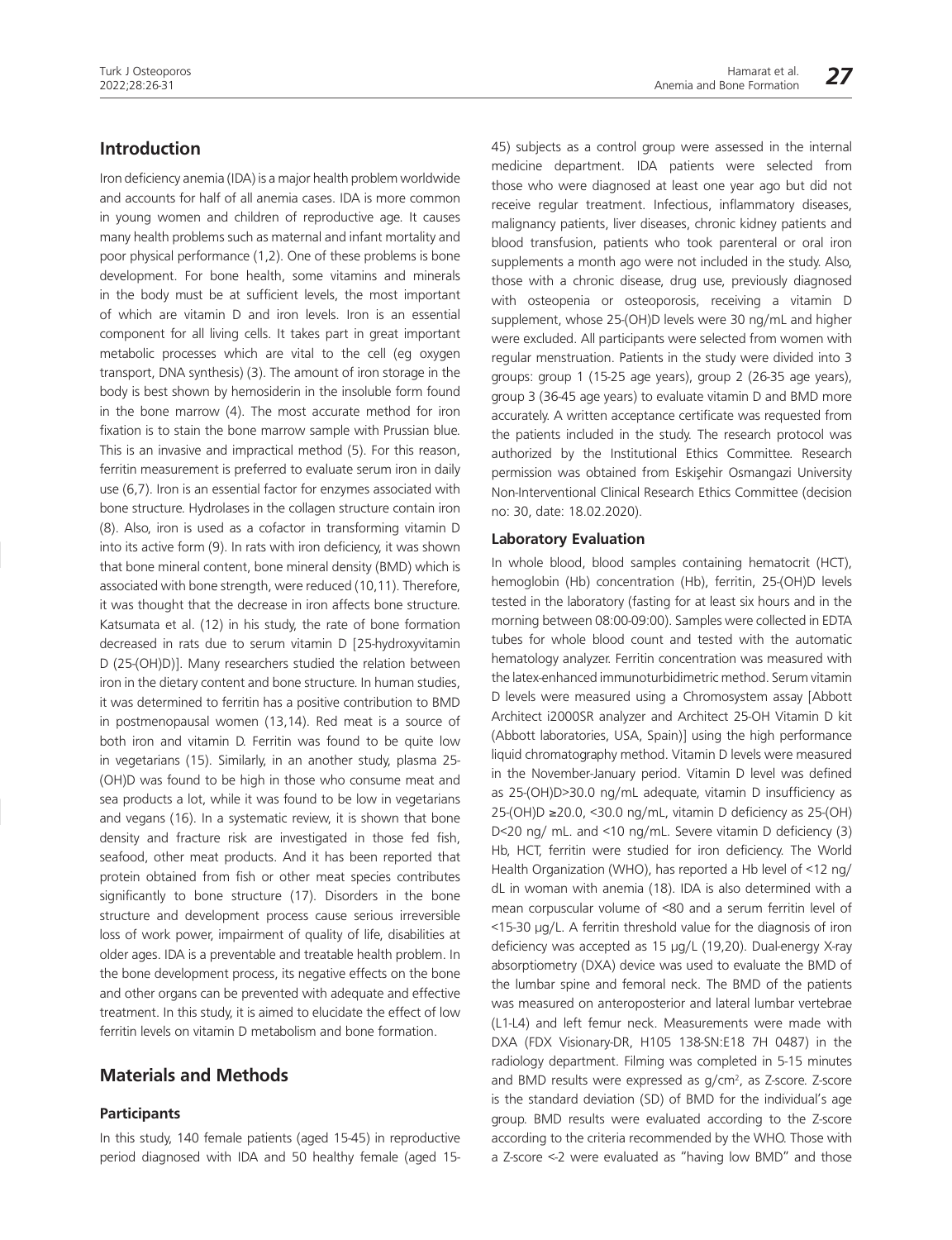with a Z-score of > -2 as "having expected bone density for age" (21).

#### **Statistical Analysis**

Research data analyzed with SPSS version 22.0. Nominal variables were expressed as mean  $\pm$  SD. The data consisting of independent measurements that did not show normal distribution were evaluated with the Mann-Whitney U test. Datasets in the categorical structure were evaluated with chisquare tests. A value of p<0.05 was considered statistically significant.

### **Results**

One hundred fourty women with low ferritin levels and 50 healthy women as a control group participated in the study. Demographic and laboratory data of patients and control groups are presented in Table 1. In the laboratory evaluation of patients, calcium, phosphorus, parathyroid hormone, alanine aminotransferase, alkaline phosphatase, creatinine, folliclestimulating hormone values were within normal limits. Serious vitamin D deficiency was detected in all age groups of the low ferritin group and there was a significant statistical difference was found between the control group (p<0.01). Vitamin D deficiency was more common in group 2, group 3 and in the control group (p<0.01). Femoral neck Z-score measurement was normal in all groups included in the study. Therefore, lumbar vertebra Z-score measurements were used in the study. BMD value was normal in 50.7% of the low ferritin group, 49.2% had lower BMD than expected for age. BMD was lower than expected in 38% of the

control group. BMD was lower in all age groups in the patient group and did not make a statistical difference between this control group (p>0.05). In group 2 (26-35 age), the frequency of low BMD was higher in the patient group and made a statistical difference (p<0.01). In the control group, only in group 2, there was a decrease in BMD (p<0.01). Vitamin D levels and BMD ratios for all age groups and the relationship between them are shown in Table 2 and 3.

## **Discussion**

We investigated serum ferritin and vitamin D levels and BMD measurements in women of reproductive age with low ferritin and normal ferritin. After adjusting for variables, some important findings were obtained. Low levels of 25-(OH)D were detected at low ferritin levels. The relationship between ferritin and 25- (OH)D has been the subject of research in many studies. Jeong et al. (22) and Andıran et al. (23) found 25-(OH)D levels were associated with ferritin levels in their study in the USA and Korea. Studies conducted in the USA and Portugal have reported that there is no relationship between serum ferritin and 25-(OH)D levels in adults (24,25). These different findings in studies may be depending on many factors such as studies in different races and ethnic societies, personal nutrition habits, geography, and work environment. Lee et al. (26) found serum ferritin value as <12 in healthy Korean women with vitamin D <15 ng/mL. Suh et al. (27) found in their study in the Korea that the level of vitamin D was lower in women with low serum ferritin (<15 μg/L) than those with a normal serum ferritin level (≥15 μg/L) (p<0.001). In this study, we found vitamin D deficiency in all groups. Serious

| Table 1. Demographic and laboratory data of patients                                                                                                              |                                  |                     |                     |                                 |                     |                     |          |  |  |
|-------------------------------------------------------------------------------------------------------------------------------------------------------------------|----------------------------------|---------------------|---------------------|---------------------------------|---------------------|---------------------|----------|--|--|
|                                                                                                                                                                   | <b>Patients</b><br>Mean $\pm$ SD |                     |                     | <b>Control</b><br>Mean $\pm$ SD |                     |                     |          |  |  |
| Variable*                                                                                                                                                         | G <sub>1</sub>                   | G <sub>2</sub>      | G <sub>3</sub>      | G <sub>1</sub>                  | G2                  | G <sub>3</sub>      | p-value  |  |  |
|                                                                                                                                                                   | $(15-25)$<br>$n=32$              | $(26-35)$<br>$n=50$ | $(36-45)$<br>$n=58$ | $(15-25)$<br>$n = 14$           | $(26-35)$<br>$n=24$ | $(36-45)$<br>$n=12$ |          |  |  |
| Age (years)                                                                                                                                                       | 33.56±9.7                        |                     |                     | 28.92±8.8                       |                     |                     | $=0.088$ |  |  |
| All years                                                                                                                                                         | $24 + 9.8$                       | $34 + 9.9$          | $43\pm8.8$          | $20 \pm 8.5$                    | 30±8.1              | 37±8.1              |          |  |  |
| $Hb$ (g/dL)                                                                                                                                                       | $9.84 \pm 1.9$                   |                     |                     | $12.38 \pm 1.1$                 |                     |                     | < 0.001  |  |  |
| HCT (%)                                                                                                                                                           | 31.66±4.6                        |                     |                     | $36.20 \pm 3.9$                 | < 0.001             |                     |          |  |  |
| Ferritin (µg/L)                                                                                                                                                   | $3.92 \pm 3.1$                   |                     |                     | 34.72±15.9                      |                     |                     | < 0.001  |  |  |
| 25-(OH)D (ng/mL)                                                                                                                                                  |                                  |                     |                     |                                 |                     |                     |          |  |  |
| < 10.0                                                                                                                                                            | $7.42 \pm 6.4$                   |                     |                     | $10.35 \pm 3.3$                 |                     |                     | < 0.001  |  |  |
| ≥10.0, ≤20.0                                                                                                                                                      | $11.14 \pm 1.2$                  |                     |                     | $15.32{\pm}4.1$                 |                     |                     | < 0.001  |  |  |
| $\geq$ 20.0, <30.0                                                                                                                                                | $22.12 \pm 2.4$                  |                     |                     | $23.52 \pm 2.5$                 |                     |                     | >0.05    |  |  |
| <b>BMD lumbal Z-score</b>                                                                                                                                         |                                  |                     |                     |                                 |                     |                     |          |  |  |
| $\leq -2$                                                                                                                                                         | $-2.42 \pm 2.1$                  |                     |                     | $-2.12 \pm 1.1$                 |                     |                     | >0.05    |  |  |
| >2                                                                                                                                                                | $1.72 \pm 1.4$                   |                     |                     | $2.01 \pm 1.2$                  |                     |                     | >0.05    |  |  |
| *Variable: Group 1-2-3 abbreviated as G1, G2, G3, SD: Standard deviation, Hb: Hemoglobin, HCT: Hematocrit, BMD: Bone mineral density, 25-(OH)D: 25-hydroxyvitamin |                                  |                     |                     |                                 |                     |                     |          |  |  |

D, Mann-Whitney U test and chi-square tests applied.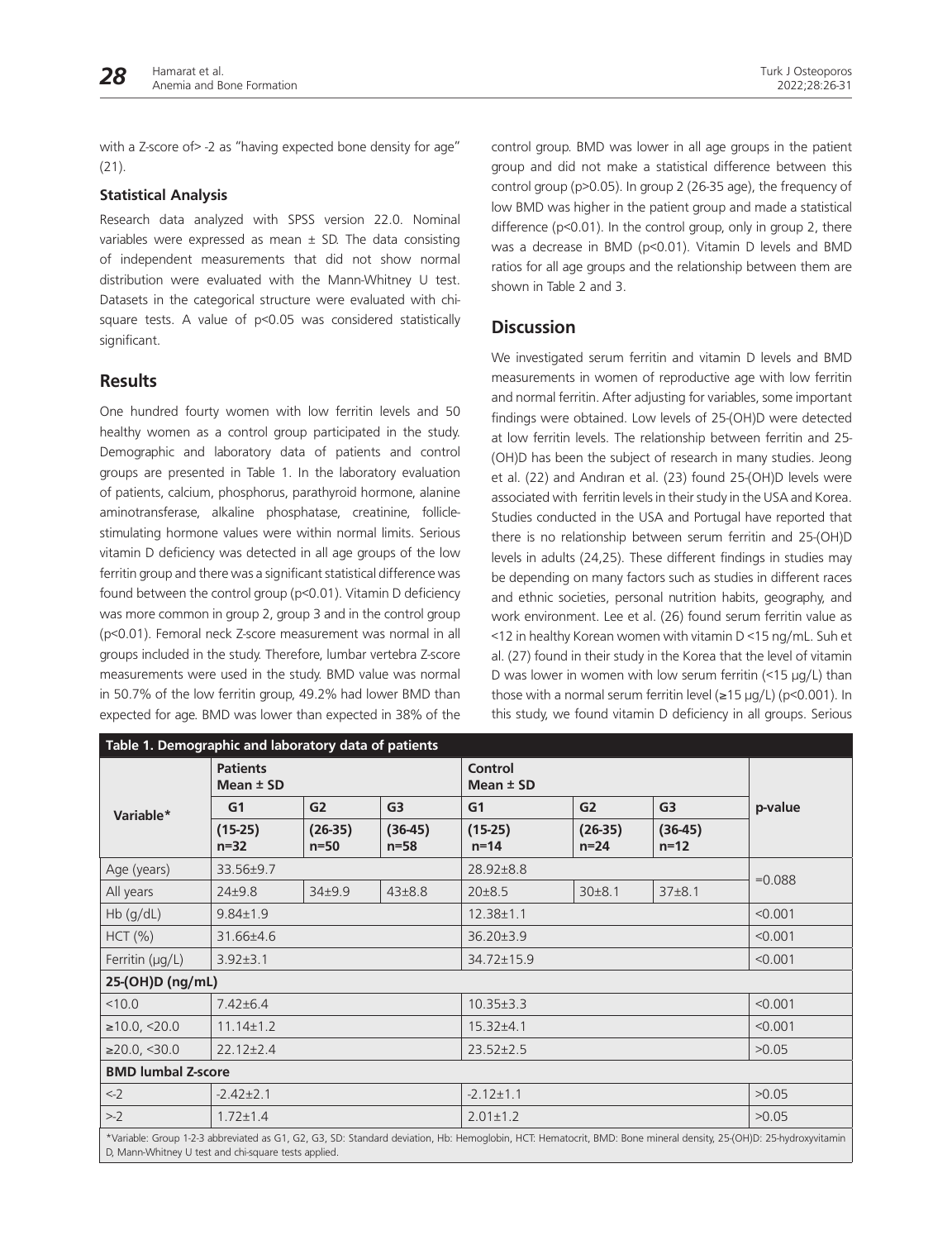| Table 2. Classification by age groups BMD and D vitamin levels                                                                                                    |                                       |                           |                                       |                                       |                                       |                                       |         |                |                |
|-------------------------------------------------------------------------------------------------------------------------------------------------------------------|---------------------------------------|---------------------------|---------------------------------------|---------------------------------------|---------------------------------------|---------------------------------------|---------|----------------|----------------|
|                                                                                                                                                                   | <b>Patients</b>                       |                           |                                       | Control                               |                                       |                                       | p-value |                |                |
| Variable*                                                                                                                                                         | G <sub>1</sub><br>$(15-25)$<br>$(\%)$ | G2<br>$(26-35)$<br>$(\%)$ | G <sub>3</sub><br>$(36-45)$<br>$(\%)$ | G <sub>1</sub><br>$(15-25)$<br>$(\%)$ | G <sub>2</sub><br>$(26-35)$<br>$(\%)$ | G <sub>3</sub><br>$(36-45)$<br>$(\%)$ | G1      | G <sub>2</sub> | G <sub>3</sub> |
| 25-(OH)D (ng/mL)                                                                                                                                                  |                                       |                           |                                       |                                       |                                       |                                       |         |                |                |
| $10.0**$                                                                                                                                                          | 81.0                                  | 84.0                      | 75.0                                  | 57.0                                  | 54.0                                  | 50.0                                  | < 0.01  | < 0.01         | < 0.01         |
| $≥10.0, ≤20.0**$                                                                                                                                                  | 19.0                                  | 16.0                      | 23.0                                  | 43.0                                  | 46.0                                  | 48.0                                  | < 0.01  | < 0.01         | < 0.01         |
| $\geq$ 20.0, <30.0                                                                                                                                                | 0.0                                   | 02.0                      | 0.0                                   | 0.0                                   | 0.0                                   | 02.0                                  | >0.05   |                |                |
| <b>BMD lumbal Z-score</b>                                                                                                                                         |                                       |                           |                                       |                                       |                                       |                                       |         |                |                |
| $<-2***$                                                                                                                                                          | 53.0                                  | 52.0                      | 45.0                                  | 42.0                                  | 33.0                                  | 42.0                                  | >0.05   | < 0.01         | >0.05          |
| $> -2$ **                                                                                                                                                         | 47.0                                  | 48.0                      | 55.0                                  | 58.0                                  | 68.0                                  | 58.0                                  | >0.05   | < 0.01         | >0.05          |
| *Variable: Group 1-2-3 abbreviated as G1, G2, G3, **The p-value shows the statistical significance between the same age group. Mann-Whitney U test and chi-square |                                       |                           |                                       |                                       |                                       |                                       |         |                |                |

\*Variable: Group 1-2-3 abbreviated as G1, G2, G3, \*\*The p-value shows the statistical significance between the same age group, Mann-Whitney U test and chi-square tests applied, BMD: Bone mineral density, 25-(OH)D: 25-hydroxyvitamin D

| Table 3. Comparison between vitamin D levels and bone mineral densitometry                                                         |                                  |                |                          |                |         |        |  |  |
|------------------------------------------------------------------------------------------------------------------------------------|----------------------------------|----------------|--------------------------|----------------|---------|--------|--|--|
|                                                                                                                                    | <b>BMD lumbal Z-score</b>        |                |                          |                |         |        |  |  |
| Variable                                                                                                                           | <b>Patients</b><br>Mean $\pm$ SD |                | Control<br>Mean $\pm$ SD |                | p-value |        |  |  |
|                                                                                                                                    | $< -2$                           | $> -2$         | $\leftarrow$ 2           | $>2$           | $< -2$  | $> -2$ |  |  |
| 25-(OH)D (ng/mL)                                                                                                                   |                                  |                |                          |                |         |        |  |  |
| < 10.0                                                                                                                             | $-2.51 \pm 1.1$                  | $-1.45\pm2.3$  | $-2.23 \pm 2.1$          | $1.83 \pm 1.4$ | >0.05   | < 0.01 |  |  |
| p-value                                                                                                                            | < 0.001                          |                | < 0.001                  |                |         |        |  |  |
| $\geq 10.0$ , <20.0                                                                                                                | $-2.33 \pm 1.1$                  | $2.12 \pm 2.4$ | $-2.01 \pm 1.4$          | $2.07 \pm 1.6$ | >0.05   | >0.05  |  |  |
| p-value                                                                                                                            | < 0.001                          |                | < 0.001                  |                |         |        |  |  |
| $\geq$ 20.0, <30.0                                                                                                                 | ٠                                | $2.59 \pm 1.3$ |                          | $2.24 \pm 1.3$ | >0.05   |        |  |  |
| SD: Standard deviation, BMD: Bone mineral density, 25-(OH)D: 25-hydroxyvitamin D, Mann-Whitney U test and chi-square tests applied |                                  |                |                          |                |         |        |  |  |

vitamin D deficiency and low-density BMD values were found in the low ferritin group. Studies are showing that low iron levels can cause low BMD. Hematopoietic growth factors are secreted by with blood loss, and osteoclasts increase. Thus, progenitor cell proliferation begins in the bone marrow. Osteoclasts initiate bone destruction. One of the cells that increase due to blood loss is osteoblasts. Osteoblasts increase bone formation while osteoclasts increase destruction. Therefore, conditions that cause recurrent blood loss, such as female menstrual bleeding, can reduce BMD by increasing osteoblast and osteoclast production (26). In this study, low-intensity BMD measurement was more common in all age groups of the low ferritin group, but this did not make a significant difference with the control group (p>0.05). Low BMD frequency in group 2 (26-35 age), patient group, and normal BMD frequency in the control group were statistically different (p<0.01). Based on all these, the low level of BMD is associated with peak bone mass formation. 90% of the peak bone mass is reached until the age of 18. They are all reached around the age of 30. In most women, bone mass remains constant until menopause. BMD starts to decrease with loss of estrogen with menopause and aging (28). BMD normality was highest in the low ferritin group between the ages of 3645. This showed an improvement in BMD measurement due to an increase in peak bone mass as age increased, regardless of vitamin D deficiency. Despite the small group of people in this study, it can be said that low ferritin levels can cause low vitamin D levels and this negatively affects bone density. However, we believe that variables such as genetic factors, body mass index (BMI), and diet should be taken into account, these may be the shortcomings of our study. In both groups, the lack of D vitamin level can be attributed to reasons such as poor diet in the process from the beginning of the reproductive period to the end, lack of direct contact with the sun, and increased alcohol and cigarette use (29,30).

The limitations of these studies are the inability to inquire about the factors affecting vitamin D and ferritin levels, such as nutritional diversity, smoking and alcohol use, weight and height measurement, BMI, working in a closed environment. The relationship between ferritin, vitamin D and bone mass will become clear with multicenter studies with more patient participation. We believe that our study will raise awareness about the decrease in bone mass in early ages and will lead to more extensive research on this subject.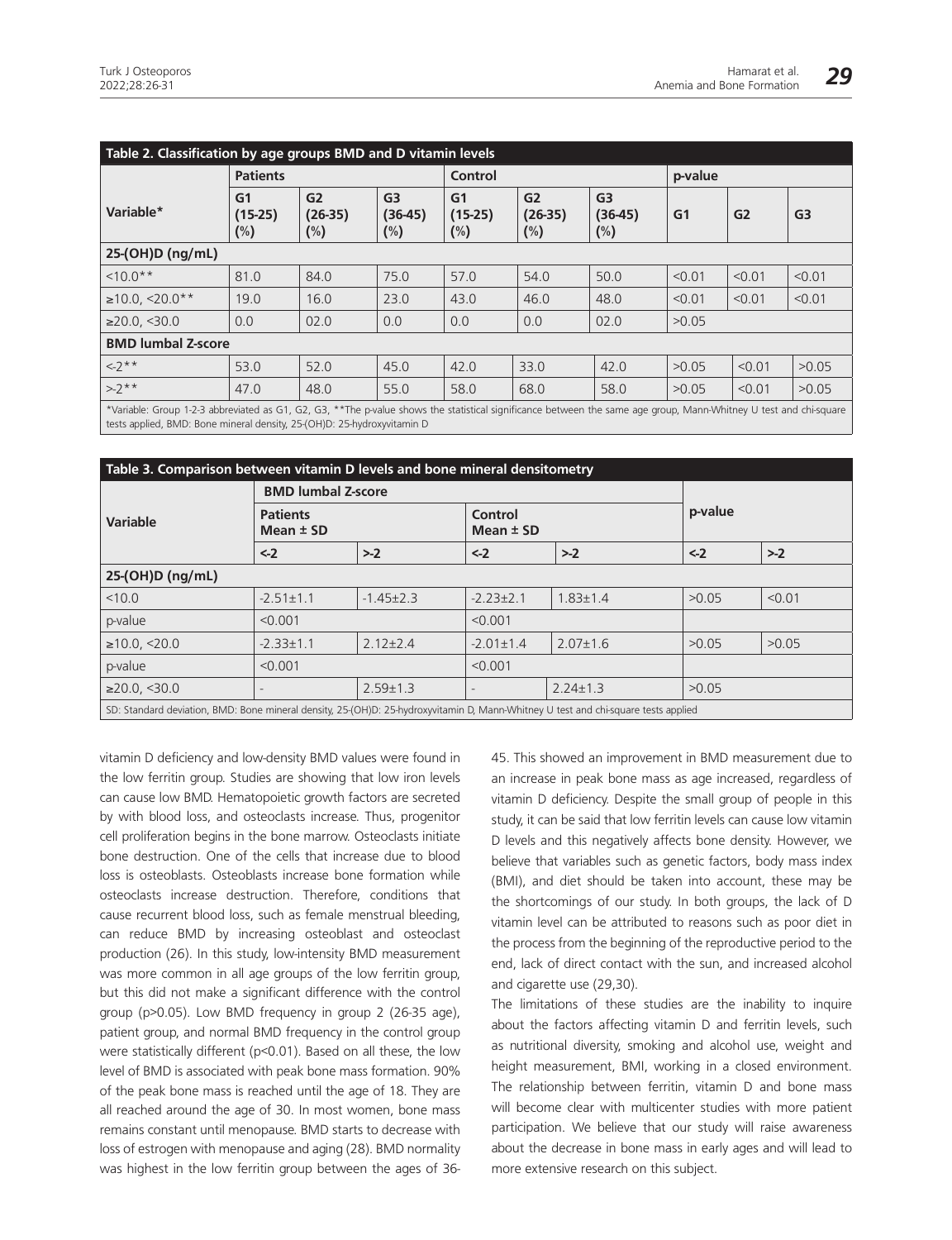Low ferritin levels in women of reproductive age can lead to low BMD measurements and may be considered to affect bone adversely with different mechanisms. Recurrent iron loss increases bone loss in patients and may cause osteoporosis and fracture risk, but more comprehensive studies are needed. This situation should also be evaluated in terms of genetics. If reproductive patients with recurrent IDA experience muscle and joint pain, BMD measurement should be performed. Patients with low BMD should be followed to prevent known complications. Women aged 18-50 may be advised to take calcium and vitamin D daily. Other lifestyle suggestions, regular load-bearing exercises (such as walking), avoiding smoking alcohol consumption, and limiting caffeine consumption should be recommended.

#### **Ethics**

**Ethics Committee Approval:** Research permission was obtained from Eskişehir Osmangazi University Non-Interventional Clinical Research Ethics Committee (decision no: 30, date: 18.02.2020). **Informed Consent:** A written acceptance certificate was requested from the patients included in the study. **Peer-review:** Externally peer-reviewed.

## **Authorship Contributions**

Surgical and Medical Practices: H.H., A.E.A., E.Ö.G., Concept: H.H., G.Y., E.Ö.G., Design: H.H., G.Y., A.E.A., Data Collection or Processing: H.H., A.E.A., A.M., S.G., Analysis or Interpretation: H.H., A.M., Literature Search: H.H., G.Y., E.Ö.G., Writing: H.H., G.Y., S.G.

**Conflict of Interest:** No conflict of interest was declared by the authors.

**Financial Disclosure:** The authors declared that this study has received no financial support.

## **References**

- 1. Lopez A, Cacoub P, Macdougall IC, Peyrin-Biroulet L. Iron deficiency anaemia. Lancet 2016;387:907-16.
- 2. Cohen A, Shane E. Treatment of premenopausal women with low bone mineral density. Curr Osteoporos Rep 2008;6:39-46.
- 3. Conrad ME, Umbreit JN, Moore EG. Iron absorption and transport. Am J Med Sci 1999; 318:213-29.
- 4. Anand T, Rahi M, Sharma P, Ingle GK. Issues in prevention of iron deficiency anemia in India. Nutrition 2014;30:764-70.
- 5. Phiri KS, Calis JCJ, Kachala D, Borgstein E, Waluze J, Bates E, et al. Improved method for assessing iron stores in the bone marrow. J Clin Pathol 2009;62:685-9.
- 6. Fernandez-Rodriguez AM, Guindeo-Casasus MC, Molero-Labarta T, Dominguez-Cabreraet C, Hortal-Casc n L, Perez-Borges P, et al. Diagnosis of iron deficiency in chronic renal failure. Am J Kidney Dis 1999;34:508-13.
- 7. KDOQI;National Kidney Foundation. KDOQI clinical practice guidelines and clinical practice recommendations for anemia in chronic kidney disease. Am J Kidney Dis 2006;47(Suppl 3):11-145.
- Tuderman L, Myllyla R, Kivirikko KI. Mechanism of the prolyl hydroxylase reaction. 1. Role of co-substrates. Eur J Biochem 1977;80:341-8.
- 9. DeLuca HF. Metabolism of vitamin D: current status. Am J ClinNutr 1976;29:1258-70.
- 10. Medeiros DM, Plattner A, Jennings D, Stoecker B. Bone morphology, strength and density are compromised in irondeficient rats and exacerbated by calcium restriction. J Nutr 2002;132:3135-41.
- 11. Medeiros DM, Stoecker B, Plattner A, Jennings D, Haub M. Iron deficiency negatively affects vertebrae and femurs of rats independently of energy intake and body weight. J Nutr 2004;134:3061-7.
- 12. Katsumata S, Katsumata-Tsuboi R, Uehara M, Suzuki K. Severe iron deficiency decreases both bone formation and bone resorption in rats. J Nutr 2009;139:238-43.
- 13. Harris MM, Houtkooper LB, Stanford VA, Parkhill C, Weber JL, Flint-Wagner H, et al. Dietary iron is associated with bone mineral density in healthy postmenopausal women. J Nutr 2003;133:3598-602.
- 14. Maurer J, Harris MM, Stanford VA, Lohman TG, Cussler E, Going SB, et al. Dietary iron positively influences bone mineral density in postmenopausal women on hormone replacement therapy. J Nutr 2005;135:863-9.
- 15. Śliwińska A, Luty J, Aleksandrowicz-Wrona E, Małgorzewicz S. Iron status and dietary iron intake in vegetarians. Adv Clin Exp Med 2018;27:1383-9.
- 16. Crowe FL, Steur M, Allen NE, Appleby PN, Travis RC, Key TJ. Plasma concentrations of 25-hydroxyvitamin D in meat eaters, fish eaters, vegetarians and vegans: results from the EPIC-Oxford study. Public Health Nutr 2011;14:340-6.
- 17. Perna S, Avanzato I, Nichetti M, D'Antona G, Negro M, Rondanelli M. Association between Dietary Patterns of Meat and Fish Consumption with Bone Mineral Density or Fracture Risk: A Systematic Literature. Nutrients 2017;9:1029.
- 18. World Health Organization. Nutritional Anaemias. Report of a WHO Scientific Group. World Health Organ Tech Rep Ser Geneva, Switzerland; 1968;405:5-37.
- 19. Camaschella C. Iron-deficiency anemia. N Engl J Med 2015;372:1832-43.
- 20. Pasricha SR, Flecknoe-Brown SC, Allen KJ, Gibson PR, McMahon LP, Olynyk JK, et al. Diagnosis and management of iron deficiency anaemia: A clinical update. Med J Aust 2010;193:525-32.
- 21. Khosla S, Lufkin EG, Hodgson SF, Fitzpatrick LA, Melton LJ 3rd. Epidemiology and clinical features of osteoporosis in young individuals. Bone 1994;15:551-5.
- 22. Jeong DW, Lee HW, Cho YH, Yi DW, Lee SY, Son SM, et al. Comparison of serum ferritin and vitamin D in association with the severity of nonalcoholic fatty liver disease in Korean adults. Endocrinol Metab (Seoul) 2014;29:479-88.
- 23. Andıran N, Çelik N, Akça H, Doğan G. Vitamin D deficiency in children and adolescents. J Clin Res Pediatr Endocrinol 2012;4:25- 9.
- 24. Monlezun DJ, Camargo CA Jr, Mullen JT, Quraishi SA. Vitamin D status and the risk of anemia in community-dwelling adults: results from the National Health and Nutrition Examination Survey 2001-2006. Medicine (Baltimore) 2015;94:e1799.
- 25. Castro FD, Magalhães J, Carvalho PB, Moreira MJ, Mota P, Cotter J. Lower levels of vitamin D correlate with clinical disease activity and quality of life in inflammatory bowel disease. Arq Gastroenterol 2015;52:260-5.
- 26. Lee JA, Hwang JS, Hwang IT, Kim DH, Seo JH, Lim JS. Low vitamin D levels are associated with both iron deficiency and anemia in children and adolescents. Pediatr Hematol Oncol 2015;32:99- 108.
- 27. Suh YJ, Lee JE, Lee DH, Yi HG, Lee MH, Kim CS, et al. Prevalence and relationships of iron deficiency anemia with blood cadmium and vitamin D levels in Korean women. J Korean Med Sci 2016;31:25-32.